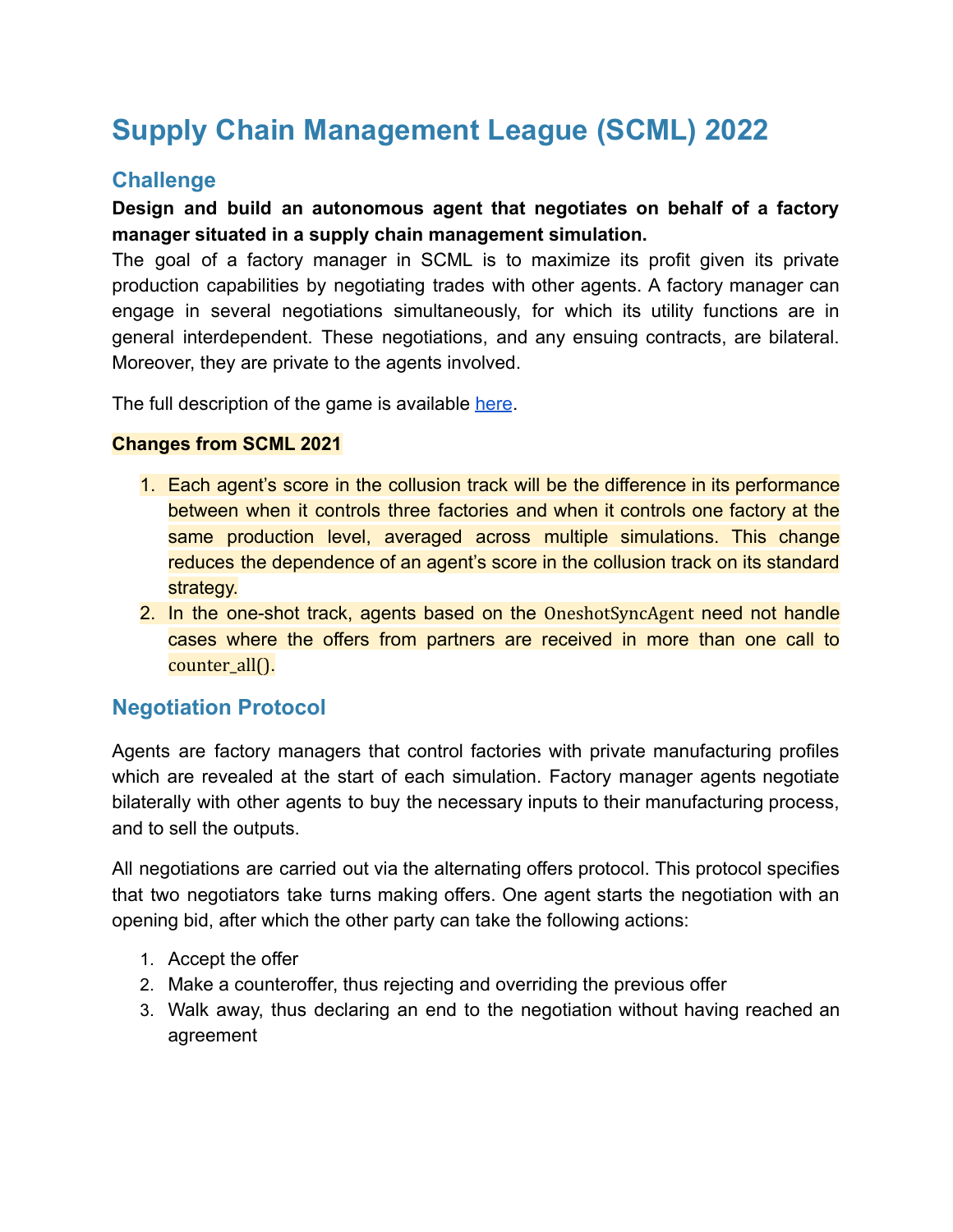This process is repeated until either an agreement is reached, or the deadline arrives. To reach an agreement, both parties must accept the offer. If no agreement has been reached by the deadline, the negotiation fails.

A single simulation runs for a predefined number of steps with an overall time limit of two hours. All negotiations are conducted for a predefined number of rounds of the alternating offers protocol (with a predefined time limit on each).

Factory manager agents are reset after each simulation. This means that they cannot learn from previous simulations. They can, however, accumulate information about agents during a simulation, as they know their negotiating partners' names.

#### **Platform**

Entrants to the competition should develop and submit an autonomous agent that runs on [NegMAS](http://www.yasserm.com/negmas/). NegMAS is a Python-based negotiation platform in which you can create simulated worlds, like the SCM world, populated with agents capable of engaging in multiple negotiations.

In NegMAS, the alternating offers protocol is implemented as a special bilateral case of the multilateral Stacked [Alternating](https://link.springer.com/chapter/10.1007/978-3-319-51563-2_10) Offers Protocol (slightly modified to allow for a limited number of rounds).

Participants will need to install the [SCML](https://pypi.org/project/scml/) library that runs on top of NegMAS and includes the SCML2020World and SCML2020OneShotWorld environments.<sup>1</sup> Using this library, you can run the SCM world with the same settings as the ones employed in ANAC 2021, or with personalized settings.

SCML also includes implementations of a few sample strategies, which can serve as guides to participating teams.

Participants can also install the [SCML-Agents](https://www.github.com/yasserfarouk/scml-agents) library which contains the source code and reports of all agents that qualified for the ANAC 2020 SCML track.

#### **Submission and Live Competition**

An unofficial live competition will be run this year, beginning March 15th. All participants are encouraged to upload early versions of their agents to the online [submission](http://scml.cs.brown.edu/) site and are **required** to upload a working agent by **June 10th**. A leaderboard will be maintained, displaying the relative performance of all submitted agents, but no identifying information about the participating teams will be available. This website is

<sup>&</sup>lt;sup>1</sup> It is also possible to run simulations using the discontinued SCML 2019 settings (SCML2019World).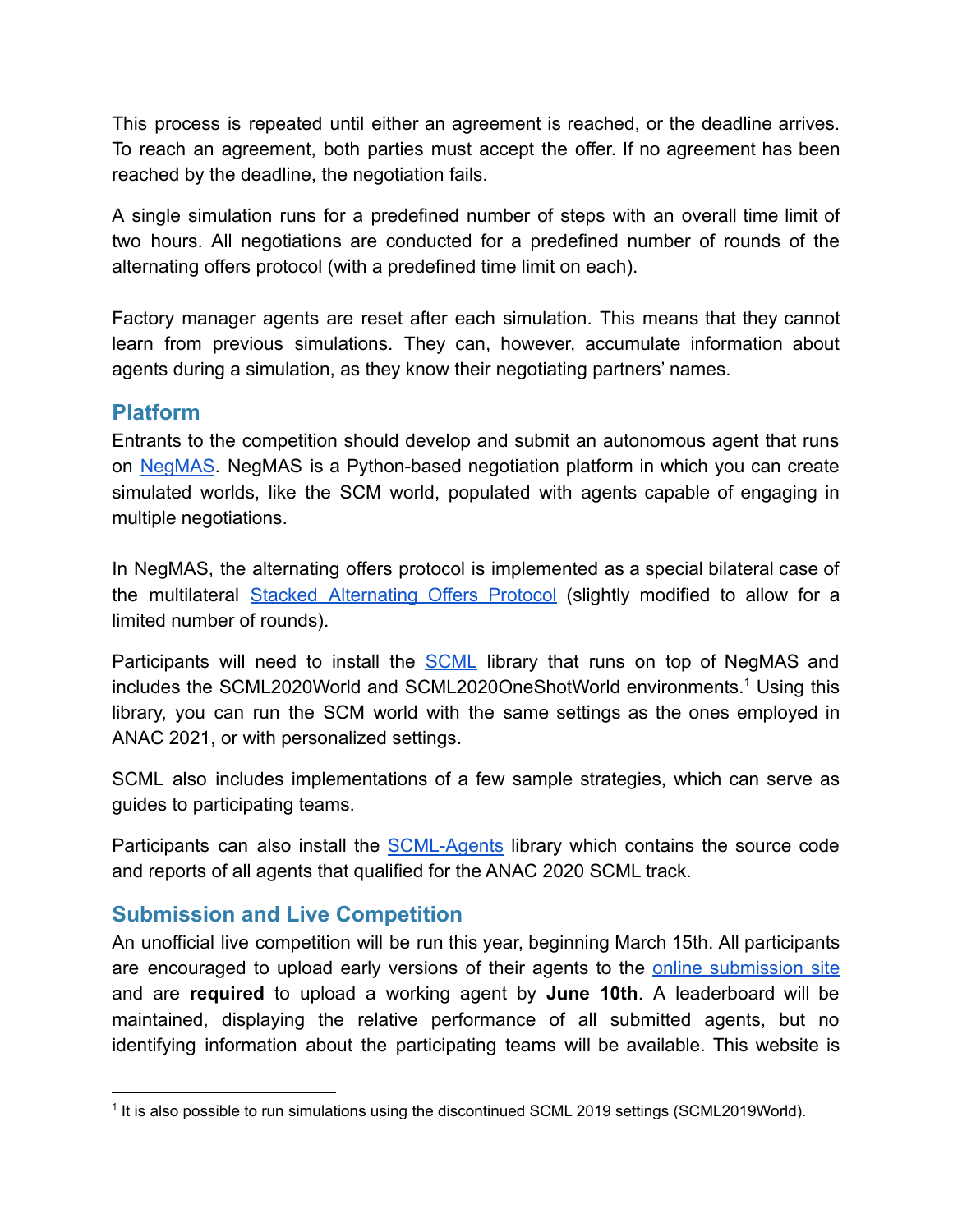also where the final versions of agents should be submitted for the official competition (at which point identifying information will become available).

#### Participants who fail to upload a preliminary version of their agent to the live competition website by July 10th will not be allowed to enter the official competition.

Participants must also submit the following by the deadline indicated in the "Important Dates" table below (through the [online submission](http://scml.cs.brown.edu/) site):

- 1. Team member names, affiliations, and contact information.
- 2. A single zip file containing the following (Please use the provided [skeleton](http://www.yasserm.com/scml/scml2021.zip)):
	- 1. Agent source code.
	- 2. An academic report describing the agent in PDF (The academic report can be updated until June 17th).

Top finalists will be required to submit a poster/video presenting their agent for possible presentation at IJCAI. Once submitted, code and the academic report should be considered to be in the public domain and may be incorporated in full or part in future releases of [NegMAS](https://pypi.org/project/negmas/) and/or [SCML](https://pypi.org/project/scml/) and/or [SCML-Agents](https://www.github.com/yasserfarouk/scml-agents) or any other media. In such cases, all contributors will receive proper attribution.

**Academic Report**: Each participating team must prepare a 2-page report describing the novel aspects of their agent according to academic standards (consider it an extended abstract). This report will be evaluated for soundness, novelty, and presentation quality by the organizers of this league, but will not affect the possibility of winning (as long as the agent is not judged to plagiarize an existing agent). Submission of this report is an integral part of the submission process, and agents without an associated report will be disqualified. *Additionally, agents with unusually interesting strategies — as described by the reports and judged by the organizing committee — may be invited to participate in the finals, regardless of their performance during the qualification round*.

At a minimum, the academic report should address the following points:

- **Negotiation choices**: how your agent chooses what to negotiate about, when, and with whom
- **Utility function(s)**: how your agent calculates its utility for the various outcomes of its negotiations
- **Simultaneous negotiations coordination**: how your agent coordinates its behavior among multiple simultaneous negotiations (if it does)
- **Risk management**: any measures your agent takes to alleviate the risks involved in trading with other agents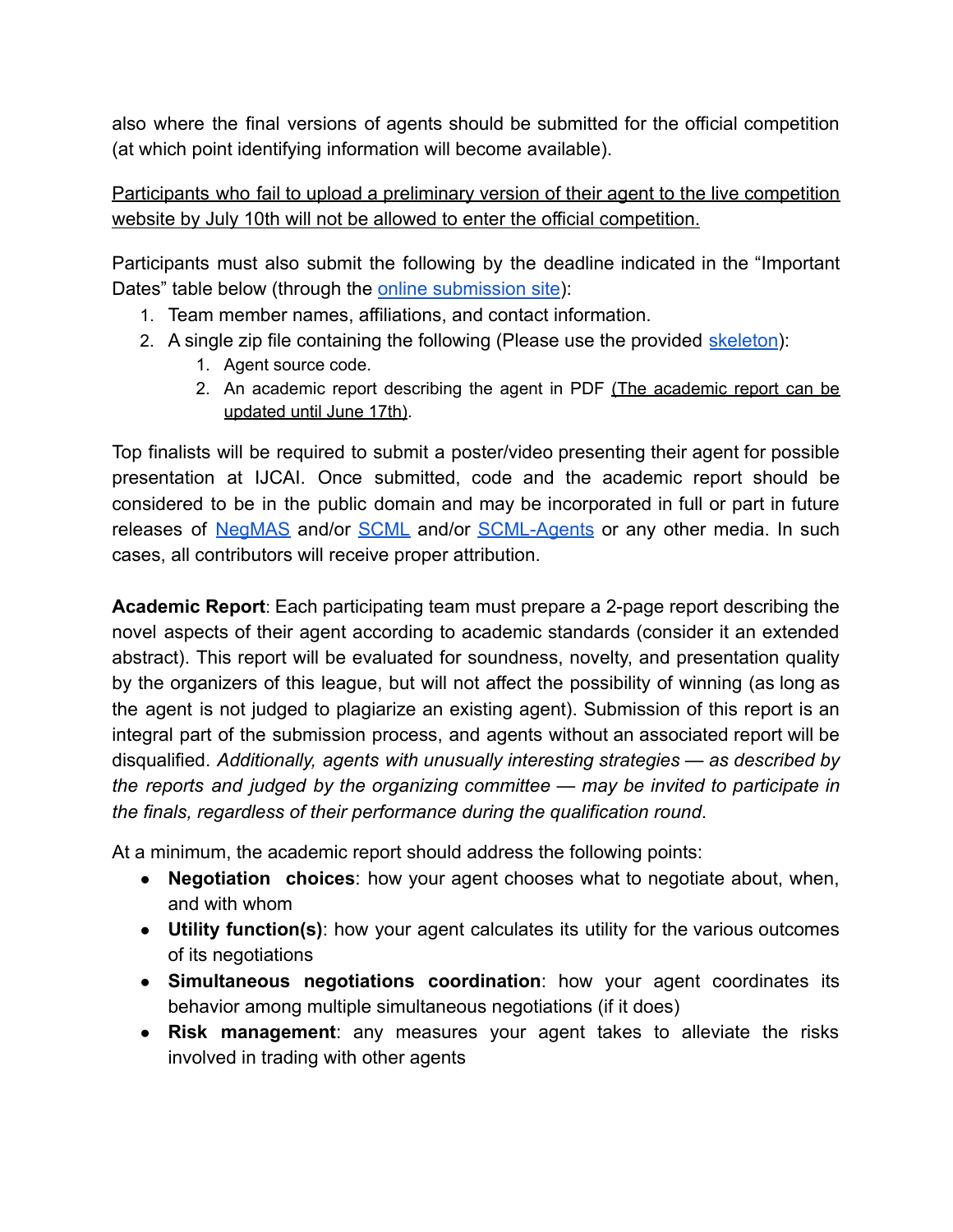- **Evaluation:** how your agent performs against some or all of the built-in default strategies
- **Collusion (If employed)**: Did your agent employ a collusive strategy? If so, what was it, and was it effective?

Moreover, finalists will be required to submit a poster presenting their agent for possible presentation at IJCAI.

#### **Rules of Encounter**

Agents will be disqualified for violating the spirit of fair play. In particular, the following behaviors are strictly prohibited:

- 1. Accessing any information about the simulation or other agents that is not available through the bulletin-board or public methods and properties of the Agent-World-Interface.
- 2. Accessing/modifying any "private" method/member in python (these variable names are usually indicated by an initial underscore).
- 3. Hacking or exploiting bugs in the software.
- 4. Communicating with the agent during the competition.
- 5. Altering the agent during the competition.

Moreover, agents that wreak havoc on the simulator (intentionally or otherwise) may be disqualified. Agents may be disqualified for violating the spirit of fair play. For more information, see the [ANAC Rules](http://ii.tudelft.nl/negotiation/node/7).

Organizers of the ANAC 2021 SCML competition will enforce these rules. We also reserve the right to disqualify agents under ANAC's usual circumstances.

Finally, note that ANAC's competition rules allow multiple entries from a single institution, but require that each agent be developed independently.

#### **Evaluation**

There will be three separate tracks in SCML 2021. An agent's performance in a track will be measured by its **score** in that track.

In the first, the **standard** track, at most one instantiation of each team's agent will run in each simulation. Agents submitted by other teams will also participate, but again at most one instantiation of each. Some agents provided by the organizing committee may also control some of the factories in a simulation. The agent's score will be the **median** of the profits accrued by all its factories in all its instantiations in all simulations.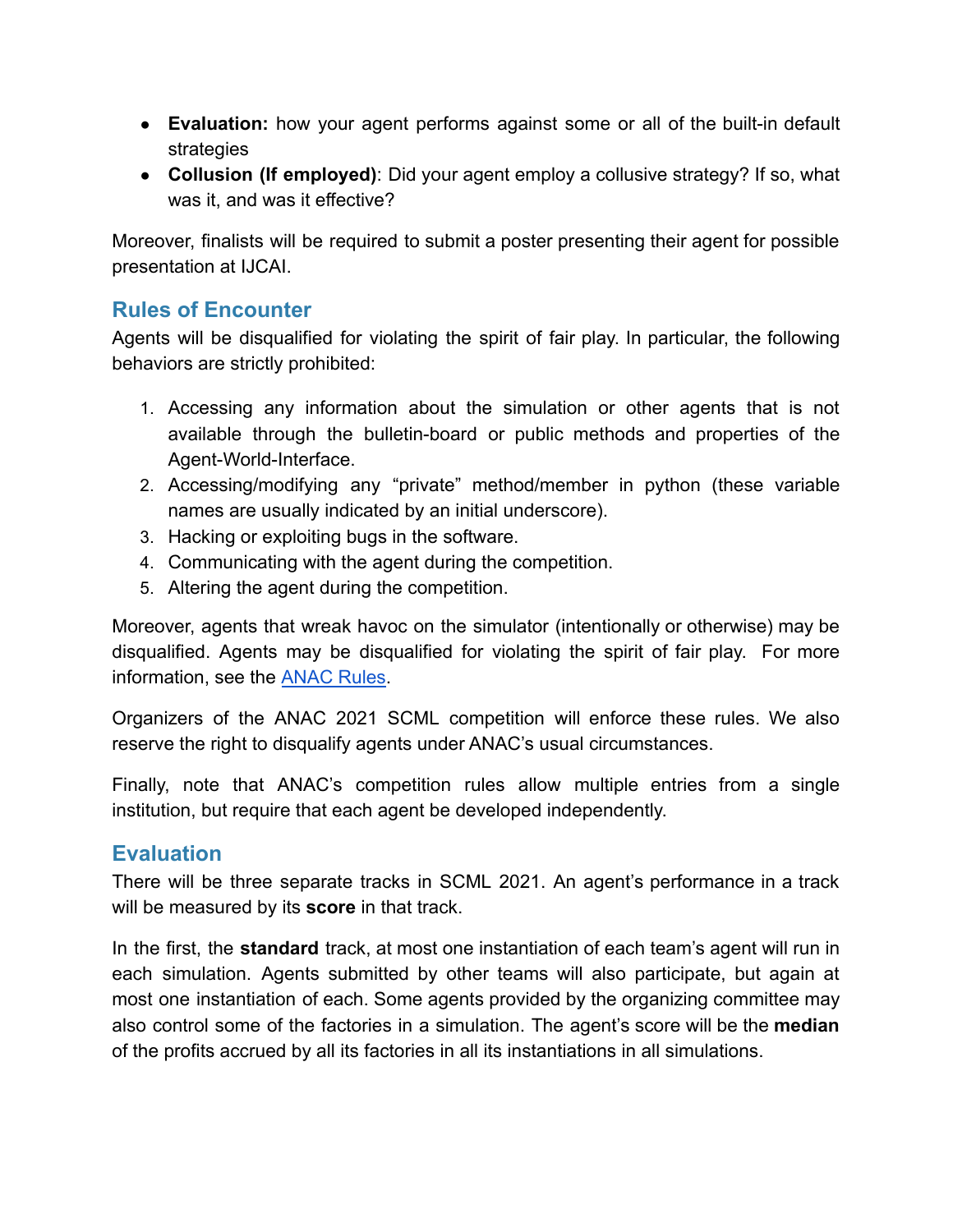In the second, the **collusion** track, multiple instantiations of the same team's agent will run during a single simulation. The exact number of instantiations of each may vary across simulations, and will not be announced in advance. In this track, it is possible for multiple instantiations of the same agent to collude with one another to try to corner the market, or exhibit other collusive behaviors. The agent's score in a given simulation will be its "consolidated financial statement," meaning the sum total of the profits and losses accrued by *all* of its instantiations in that simulation. The agent's score will then be the **median** of its score in all simulations.

In the third, the **OneShot** track, an agent's inventory and balance play a much smaller role, as they are reset at every step of the simulation. As in the standard track, at most one instantiation of each team's agent will run in each simulation. Agents submitted by other teams will also participate, but again at most one instantiation of each. Some agents provided by the organizing committee may also control some of the factories in a simulation. The agent's score will be the truncated mean<sup>2</sup> of the total profits it achieves in all steps across all simulations.

In all three tracks, ties will be broken using the agents' mean scores.

The three tracks will be conducted in two rounds, a qualifying round and a final round. All entrants that are not judged to break any of the SCML and ANAC submission rules will be entered into the qualifying rounds. Top-scoring agents in the qualifying round will then be entered in the final round. The organizing committee maintains the right to require that agents surpass a minimum score threshold to advance to the finals or to win one of the prizes.

The teams that build the top-scoring agents will be notified in July, with the final results and awards announced at IJCAI 2022 in Vienna. It is expected that finalists will send a representative to the ANAC workshop at IJCAI 2022, whether it is virtual or in-person, where they will be given the opportunity to give a brief presentation describing their agent. Three awards will be announced at IJCAI 2022 (with associated monetary rewards) corresponding to the three tracks (standard, collusion, and OneShot).

The organizing committee will determine the number of simulations needed in each round to ensure a fair comparison among all submitted agents. All participating agents that achieve scores that are not statistically different from the winners' will be inducted into the SCM league's hall of fame.

 $2$  The truncated mean is the mean after removing the highest and lowest scores of each agent. The number of scores to remove will be adjusted by the organization committee to balance efficiency and robustness to outliers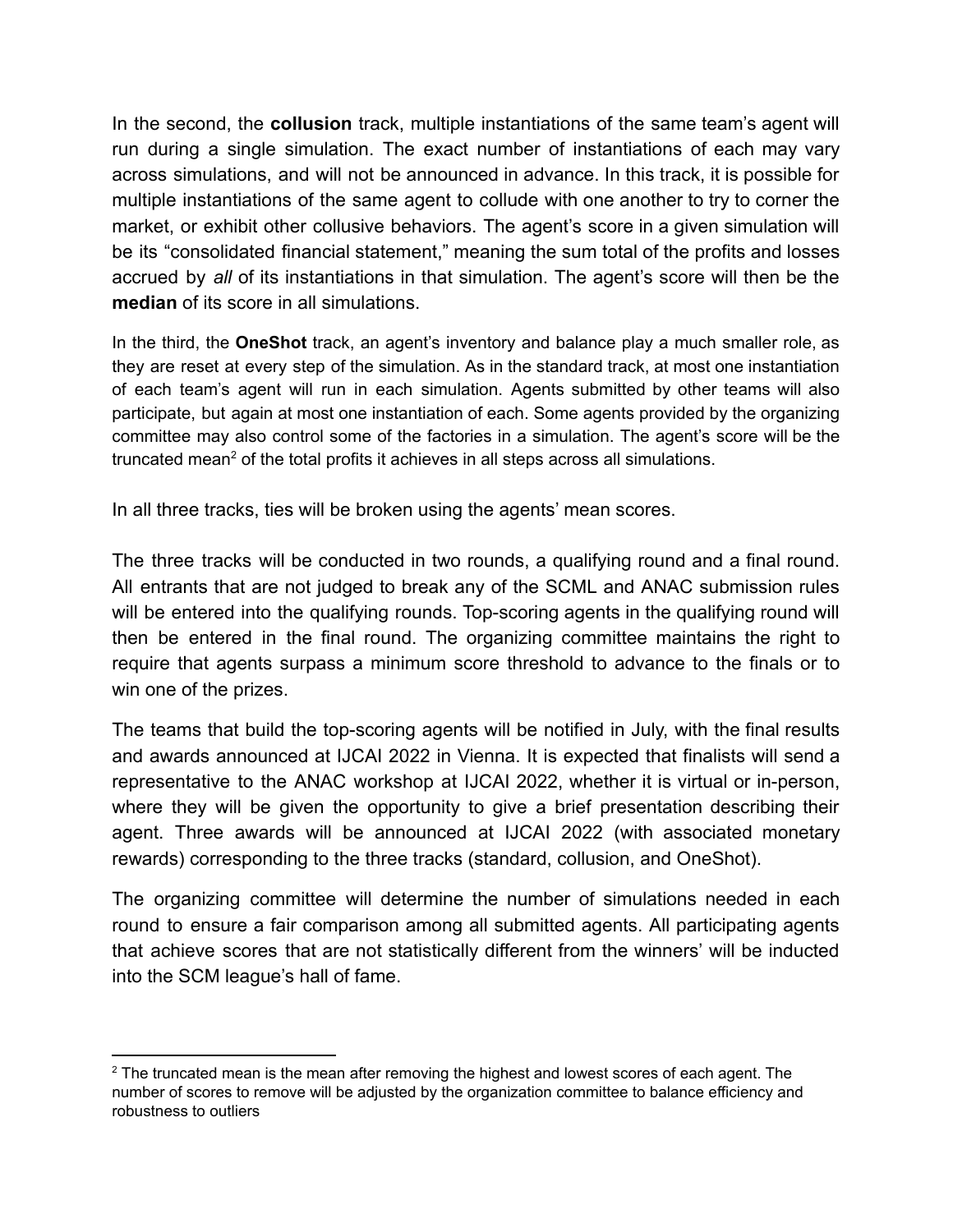The latest version of the agent submitted before the competition deadline will be used in the SCM league unless participants opt-out of the official competition.

#### **Resources**

For more information about SCML, please refer to the following links:

- 1. [Youtube tutorials:](https://youtube.com/playlist?list=PLqvs51K2Mb8KT3dPC0SxHa-hPIVD_t2Xm) A set of tutorials to get you started.
- 2. Project skeleton for starting up your [development](http://www.yasserm.com/scml/scml2020.zip): You are not required to use this skeleton, but it should be helpful as you get started.
- 3. A detailed [description](http://www.yasserm.com/scml/scml2021.pdf) of the SCM world (standard and collusion tracks): Here, you can find the full description of the SCM world. This document also describes the specific settings of the simulator for these two tracks in the SCML 2021 competition.
- 4. A detailed description of the [SCM-OneShot](http://www.yasserm.com/scml/scml2021one-shot.pdf) world: Here, you can find the full description of the simplified SCM world used in the OneShot track.
- 5. [Participation](http://www.yasserm.com/scml/scml2020docs/tutorials.html) Tutorial: Here, you can find a step-by-step description of the process of developing, testing, and submitting an agent for SCML 2021.
- 6. SCML source code on [GitHub](https://github.com/yasserfarouk/scml): Here, you can (but are by no means required to) read the source code of the SCML library.

## **Questions and Answers**

Please check our **FAQ**. You can post your questions there (preferable), or address any concerns you prefer to remain private to Yasser Mohammad.

## **Organizing Committee**

- Yasser Mohammad, NEC, NEC-AIST, RIKEN & Assiut University (main contact)
- Katsuhide Fujita, Tokyo University of Agriculture and Technology  $& \text{NEC-AIST}$
- Amy Greenwald, Brown University
- Mark Klein, MIT
- Satoshi Morinaga, NEC-AIST AI Collaborative Research Laboratory
- Shinji Nakadai, NEC-AIST AI Collaborative Research Laboratory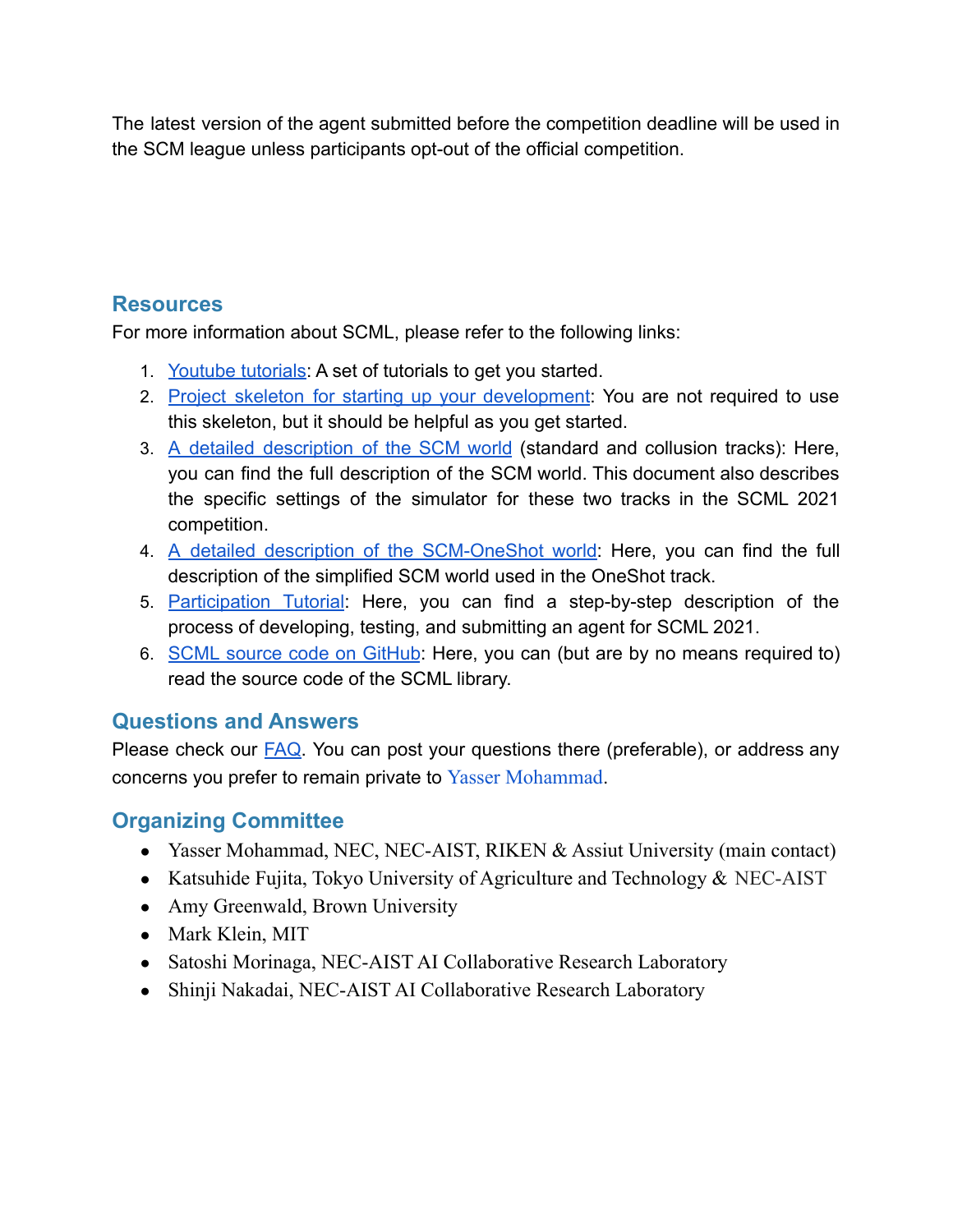## **Important Dates**

| The official release of the league platform (python only)<br>scml 0.5.1+ negmas 0.9.1+                                                                           | March 15st, 2022                                          |
|------------------------------------------------------------------------------------------------------------------------------------------------------------------|-----------------------------------------------------------|
| The website opens for submission<br>A confirmation email will be sent upon successful submission $(\sim 2)$<br>business days)                                    | March 15st, 2022<br>Tournaments start<br>March 15th, 2022 |
| <b>Registration on the competition website (Recommended)</b><br>Optional but highly recommended                                                                  | April 30th, 2022                                          |
| <b>Preliminary submission deadline (REQUIRED)</b><br>Servers may be busy near the deadline. Please do not wait until the last<br>minute to submit.               | May 21st, 2022                                            |
| <b>Final submission deadline</b><br>Servers may be busy near the deadline. Please do not wait until the last<br>minute to submit.                                | <b>June 10th, 2022</b>                                    |
| <b>Academic Report submission deadline</b><br>An abstract of the report must be submitted by June 10th but the final<br>report can be submitted until June 17th, | June 17th 2022                                            |
| <b>Notification to finalists</b><br>A representative from each finalist team is expected to attend ANAC<br>2021 @ IJCAI.                                         | <b>July 1st</b><br>(tentative)                            |
| <b>Event</b><br>Announcement of winners and league report during ANAC 2021.                                                                                      | during IJCAI                                              |

٦

**.Sponsors**